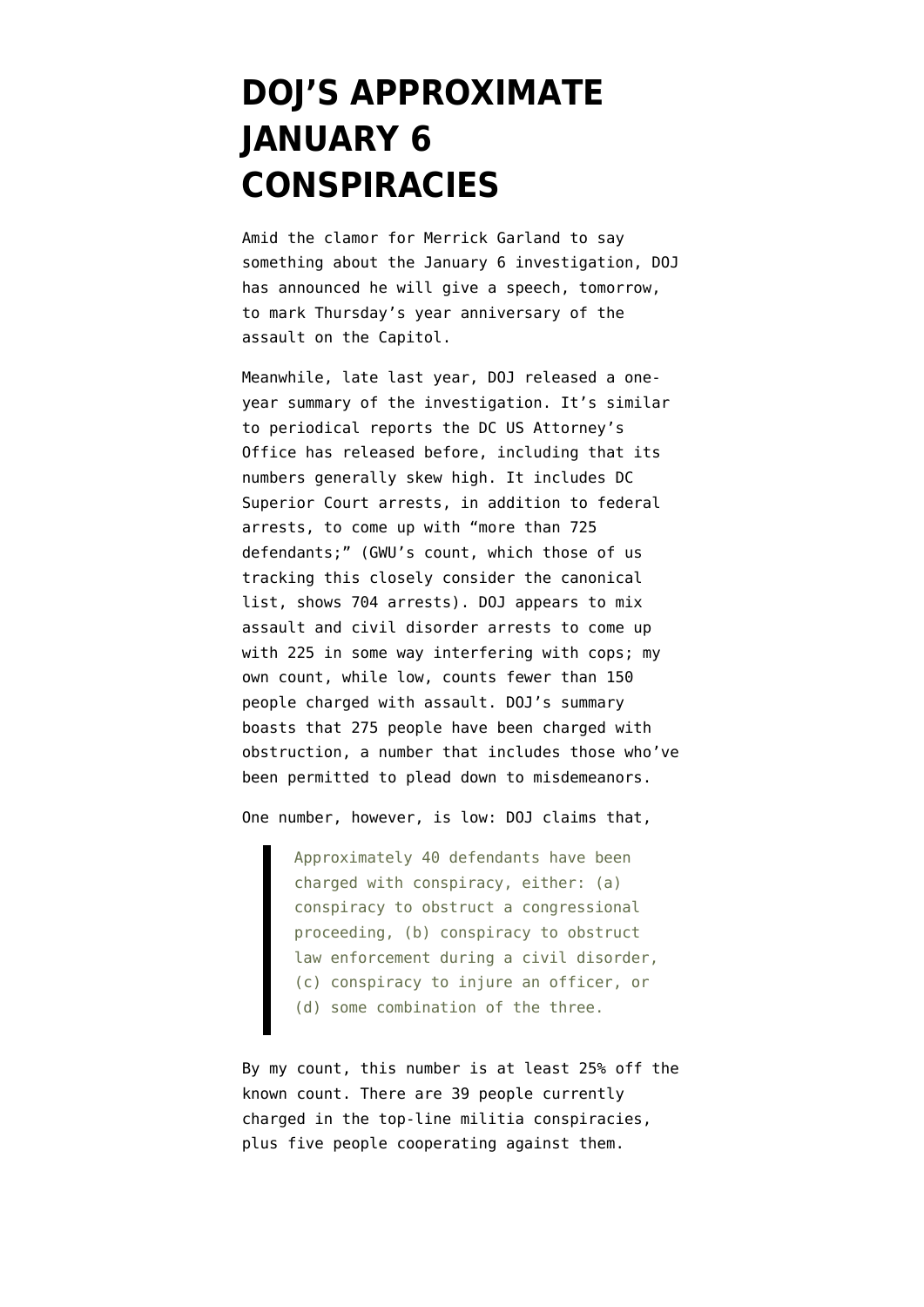| Oath Keeper (17 + 4)                                                                                                                                                                                                                                                                                                             | Proud Boy Media (2)               | Proud Boy Leadership (4)                                                                                                                                                                 | Proud Boy Kansas (6)                                                                                            | Proud Boy North Door (2)                                                                                  | Proud Boy Front Door (2+1)      | 3%er SoCal (6)                                                                                                          |  |
|----------------------------------------------------------------------------------------------------------------------------------------------------------------------------------------------------------------------------------------------------------------------------------------------------------------------------------|-----------------------------------|------------------------------------------------------------------------------------------------------------------------------------------------------------------------------------------|-----------------------------------------------------------------------------------------------------------------|-----------------------------------------------------------------------------------------------------------|---------------------------------|-------------------------------------------------------------------------------------------------------------------------|--|
| Kelly Meggs<br><b>Jessica Watkins</b><br>Thomas Caldwell<br>Donovan Crowl<br>Sandra Parker<br><b>Bennie Parker</b><br>Laura Steele<br>Connie Meggs<br>Kenneth Harrelson<br>Roberto Minuta<br>Joshua James<br>Jonathan Walden<br>Joseph Hackett<br>William Isaacs<br>David Moerschel<br><b>Brian Ulrich</b><br><b>James Beeks</b> | Nicholas Ochs<br>Nicholas DeCarlo | Fihan Nordean<br>Joe Biggs<br>Zachary Rehl<br>Charles Donohoe                                                                                                                            | William Chrestman<br>Louis Enrique Colon<br>Felicia Konold<br>Cory Konold<br>Christopher Kuehne<br>Ryan Ashlock | Jonathanpeter Klein<br>Matthew Klein                                                                      | Dominic Pezzola<br>William Pepe | Alan Hostetter<br>Russell Taylor<br><b>Frik Scott Warner</b><br>Felipe "Tony" Martinez<br>Derek Kinnison<br>Ronald Mele |  |
| Graydon Young<br>Mark Grods<br>Caleb Berry<br>Jason Dolan                                                                                                                                                                                                                                                                        |                                   |                                                                                                                                                                                          |                                                                                                                 |                                                                                                           | Matthew Greene                  |                                                                                                                         |  |
| 18 USC 371: 1) To stop, delay, or hinder Congress's certification of the Electoral College vote.                                                                                                                                                                                                                                 |                                   |                                                                                                                                                                                          |                                                                                                                 |                                                                                                           |                                 |                                                                                                                         |  |
|                                                                                                                                                                                                                                                                                                                                  |                                   | 2) To obstruct and interfere with law officers engaged in their official duties to protect the<br>Capitol and its occupants from those who had unlawfully advanced onto Capitol grounds. |                                                                                                                 | conspiracy to obstruct,<br>influence, and impede the<br>Certification of the<br>Plantered Ballance costs. |                                 |                                                                                                                         |  |

There are at least another 13 people charged in smaller conspiracies (though the Texas "Patriot" conspiracy has not been indicted yet), with two more people cooperating in those cases.

| <b>Texas Patriot (2)</b>                                                                                              | SoCal Anti-Mask (3+1)                                                                                  | Disorganized (2+1)                                                                                                    | <b>PA(2)</b>                                                                                                          | ZipTie Guy (2)                                                                                                        | Sicknick (2)                                             |
|-----------------------------------------------------------------------------------------------------------------------|--------------------------------------------------------------------------------------------------------|-----------------------------------------------------------------------------------------------------------------------|-----------------------------------------------------------------------------------------------------------------------|-----------------------------------------------------------------------------------------------------------------------|----------------------------------------------------------|
| Donald Hazard<br>Lucas Denney                                                                                         | Danny DJ Rodriguez<br><b>Fd Badalian</b><br>Swedish Scarf                                              | Ronnie Sandlin<br>Nate DeGrave                                                                                        | Marshall Neefe<br><b>Brad Smith</b>                                                                                   | Eric Munchel<br>Lisa Fisenhart                                                                                        | Julian Khater<br>George Tanios                           |
|                                                                                                                       | Gina Bisignano                                                                                         | Josiah Colt                                                                                                           |                                                                                                                       |                                                                                                                       |                                                          |
| 18 USC 1512(k) conspiracy<br>to obstruct, influence, and<br>impede the Certification of<br>the Electoral College vote | 18 USC 371: To stop, delay,<br>or hinder Congress's<br>certification of the Electoral<br>College vote. | 18 USC 1512(k) conspiracy<br>to obstruct, influence, and<br>impede the Certification of<br>the Electoral College vote | 18 USC 1512(k) conspiracy<br>to obstruct, influence, and<br>impede the Certification of<br>the Electoral College vote | 18 USC 1512(k) conspiracy<br>to obstruct, influence, and<br>impede the Certification of<br>the Electoral College vote | 18 USC 372: Conspiracy to<br>Impede or Injure an Officer |

It's most likely DOJ got this number so badly wrong because it is overworked and some of these (like the Texas one and the status of Danny Rodriguez co-conspirator "Swedish Scarf") aren't fully unsealed.

But it's also likely that these numbers are not what they seem.

That's because in (at least) the larger conspiracies, there have been a lot of plea discussions going on behind the scenes, if not hidden cooperators. Certainly in the wake of five decisions upholding the obstruction application (including in the main Oath Keeper conspiracy, in the Ronnie Sandlin conspiracy, and by Tim Kelly, who is presiding over three of the Proud Boy conspiracies), we should expect some movement. I expect there will be some consolidation in the Proud Boy cases. The Texas case and some other Proud Boy defendants have to be indicted.

Importantly, too, these conspiracies all link up to other key players. For example, Roger Stone, Ali Alexander, and Alex Jones coordinated closely with the Proud Boy and Oath Keeper conspirators. The state-level conspiracies are most interesting for local power brokers and the elected officials with whom these conspirators networked — like [Ted Cruz](https://www.rawstory.com/lucas-denney/) in the case of the